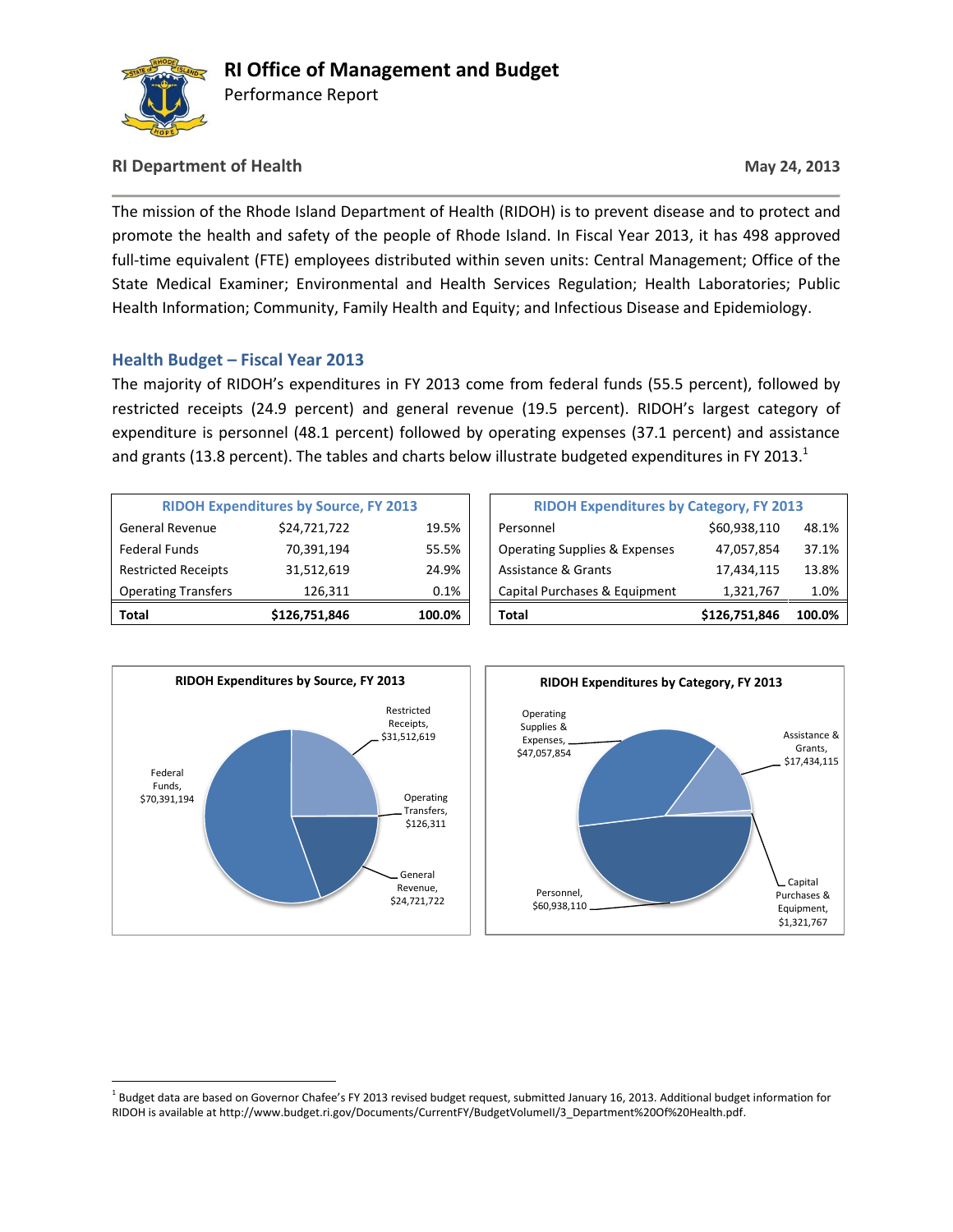# **AMBULANCE** INSPECTIONS

The Division of Emergency Medical Services routinely inspects ambulances for compliance with the minimum equipment list and general state of repair. Certain items are considered essential equipment and, if missing, the ambulance is determined to have a critical ("immediate") deficiency.

Figure A: Number of Ambulances Inspected and Percent with Critical Deficiencies



#### **Key Points:**

- The Division aims to reduce the number of immediate deficiencies per each inspection,  $\bullet$ as well as other deficiencies, through strong enforcement.
- RIDOH's goal is for less than 25.0 percent of ambulances to have immediate  $\bullet$ deficiencies. In FY 2012, 28.4 percent had at least one immediate deficiency; that rate increased to 50.0 percent in the first ten months of FY 2013. (Note that the number of inspections varies each month, leading to some volatility in percentage of deficiencies.)

### DNA **TESTING**

The State Health Laboratories support law enforcement agencies and the judicial system in Rhode Island by providing DNA testing services to help solve and adjudicate the most serious crimes, such as murders, sexual assaults, etc.

#### Figure B: Number of DNA Evidence Submissions Received for Testing



- Increasingly, DNA testing is requested to help solve property crimes, resulting in a  $\bullet$ higher demand for these services.
- Each submission (or "case") usually includes multiple items to be tested.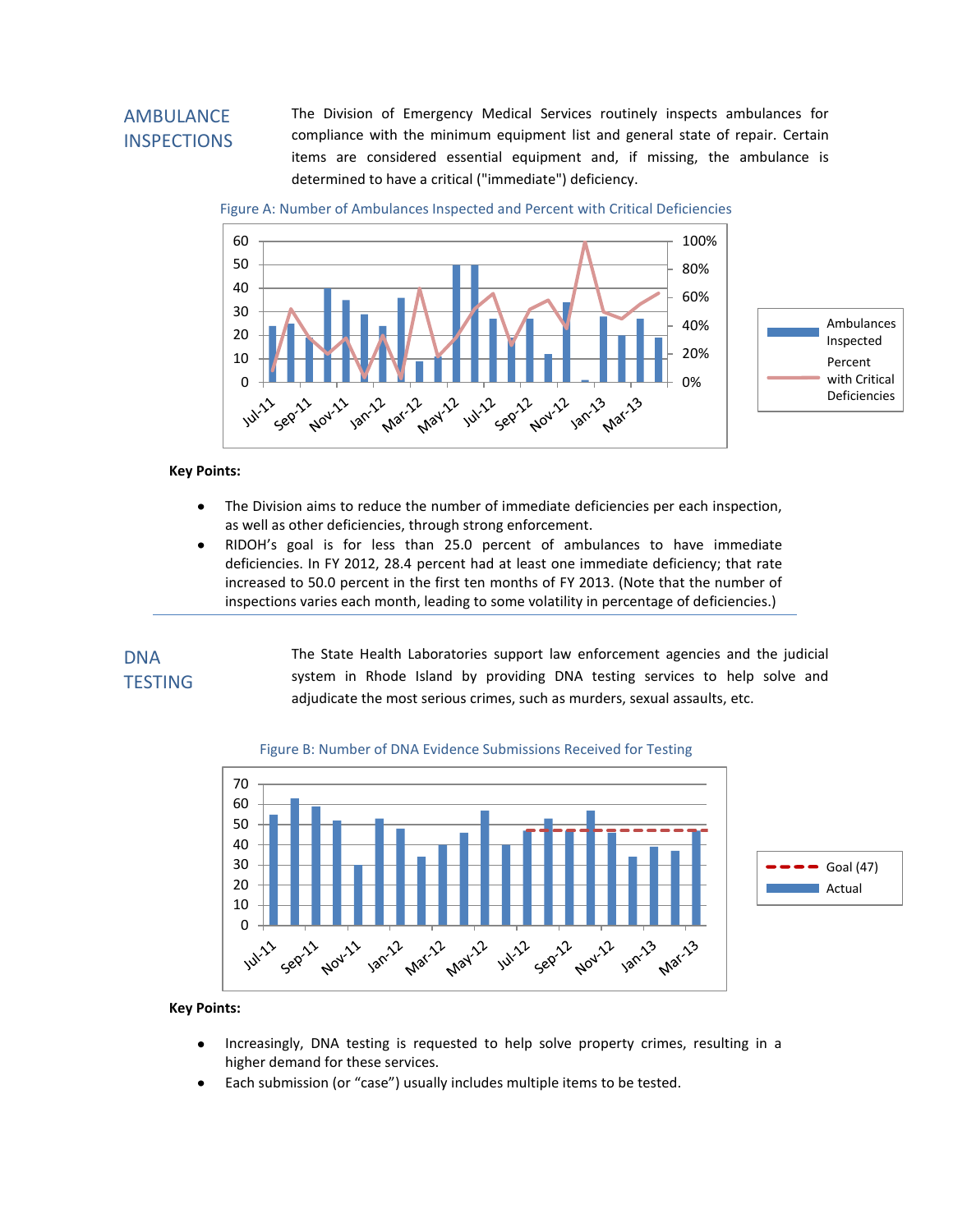# **HFALTH** INFORMATION LINE

The HEALTH Information Line is the central telephone number for the public to call with questions about RIDOH programs and services such as vital records or professional licensing.

Figure C: Total Number of Calls to the HEALTH Information Line



**Key Points:**

RIDOH's goal is to reduce current call volume as part of a broader effort to improve  $\bullet$ other forms of communication (i.e., online information).

#### When birth certificates are filed within 30 days of a child's birth, parents may obtain benefits and services for the child in a timely manner. These benefits include health insurance, Social Security number and passport. BIRTH FILINGS

#### Figure D: Percent of Births Filed Electronically within 30 Days of Birth



**Key Points:**

The use of quality improvement methods along with an upgrade to a web-based  $\bullet$ electronic birth system is expected to move the program to the proposed goal of 95.0 percent of births filed within 30 days by the end of fiscal year 2014.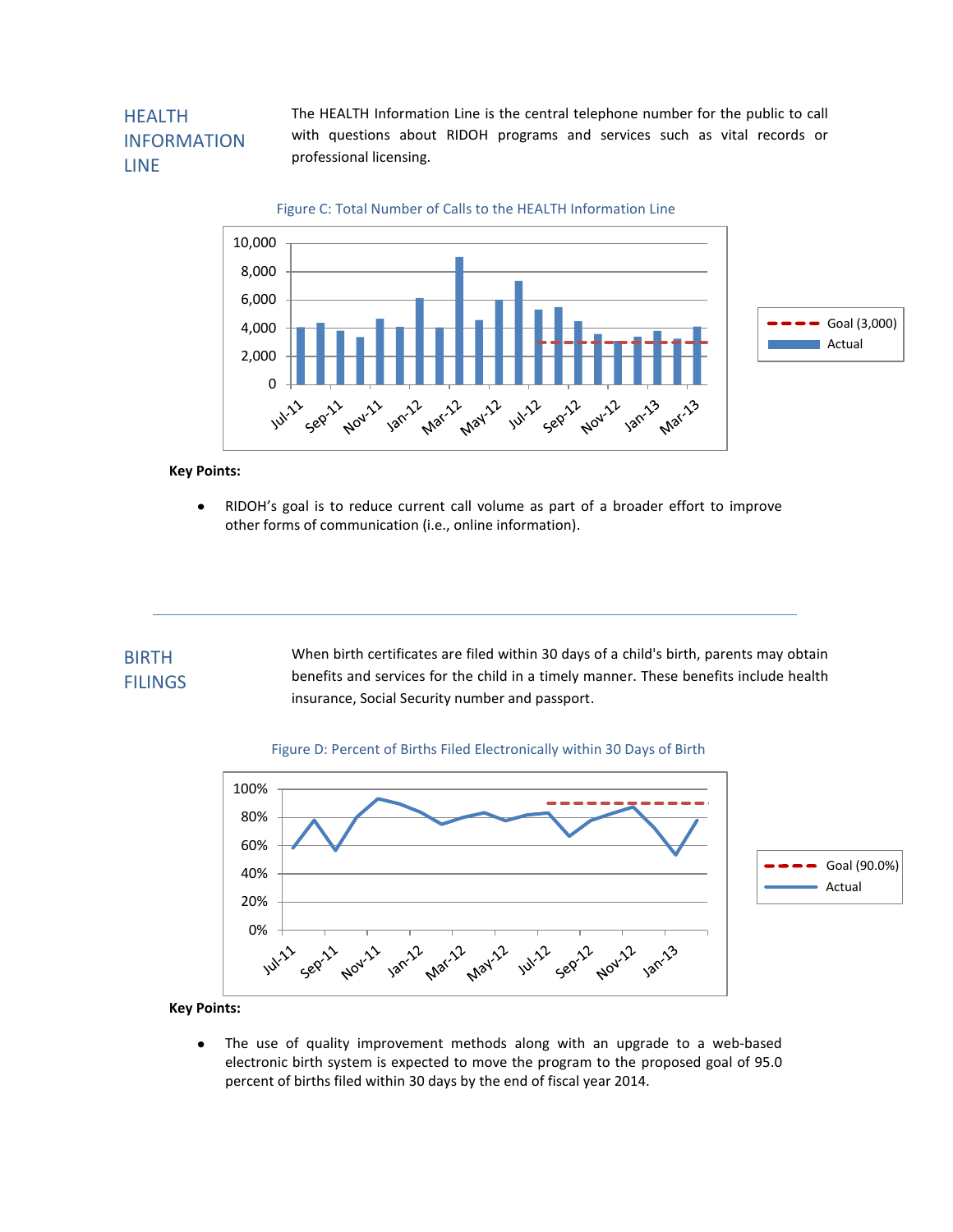### KIDSNET

KIDSNET is a web-based system that collects and shares information about children's preventive health care – such as immunizations and lead screening – with authorized health care providers.



**Key Points:**

- Accessing information from KIDSNET helps doctors coordinate patient care and ensure  $\bullet$ that their patients receive important public health services.
- Use of KIDSNET has increased steadily since its inception and is an indication of the  $\bullet$ important partnership between public health and primary health care.

### BREAST **SCREENINGS**

The RI Women's Cancer Screening Program provides free breast and cervical cancer screening services, including mammograms, for Rhode Island women who are 40 and older, uninsured or underinsured, and with incomes at or less than 250 percent of the poverty level.

Figure F: Percent of Abnormal Screenings with Final Diagnosis Taking Greater than 60 Days



- Timely diagnostic follow-up of abnormal screening results helps ensure early detection  $\bullet$ and treatment, thereby reducing the illness and death associated with breast cancer.
- RIDOH seeks to ensure that diagnoses are completed within 60 days of screening for all  $\bullet$ but 4.0 percent of the total – a target that was achieved consistently between August and February 2013.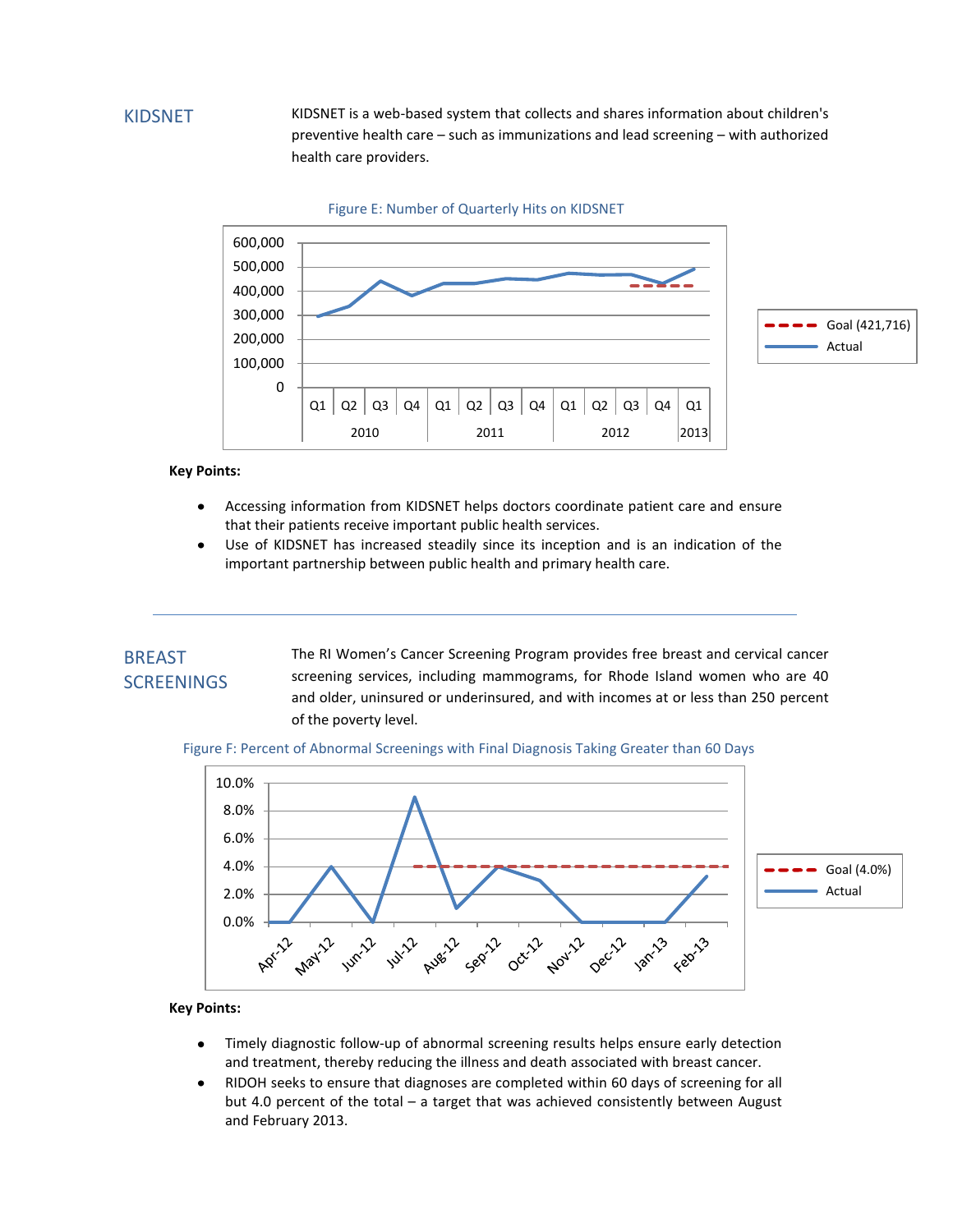# DRINKING WATER **TESTING**

State Health Laboratories provide a wide variety of tests for public drinking water suppliers throughout the state to help ascertain that public water is safe to drink.



**Key Points:**

- The number of tests performed varies according to regulatory surveillance  $\bullet$ requirements for any given year, with every third year requiring more tests that the other two years in the compliance cycle.
- $\bullet$ Many drinking water tests yield results for a large number of chemical contaminants, so the number of individual test results reported to public water systems are much greater than the numbers in the graph.

| <b>PUBLIC</b>  | This measure includes Rhode Islanders that receive drinking water in their homes,   |
|----------------|-------------------------------------------------------------------------------------|
| <b>WATER</b>   | excepting those served by private wells. Only health-based violations are included. |
| <b>SYSTEMS</b> | Public water systems are monitored by RIDOH's Public Drinking Water Program         |

Figure H: Percent of Public Water Systems in Compliance with Requirements as of February 2013



- Performance targets are set by the U.S. Environmental Protection Agency (EPA) and  $\bullet$ tend to increase annually, except when regulatory modifications reset the baseline.
- In recent months, the City of Newport exceeded the allowable standard for by-products  $\bullet$ created as part of the water disinfection process. A new treatment plant is being built to alleviate this problem. As of February 2013, Newport was the only community water violation.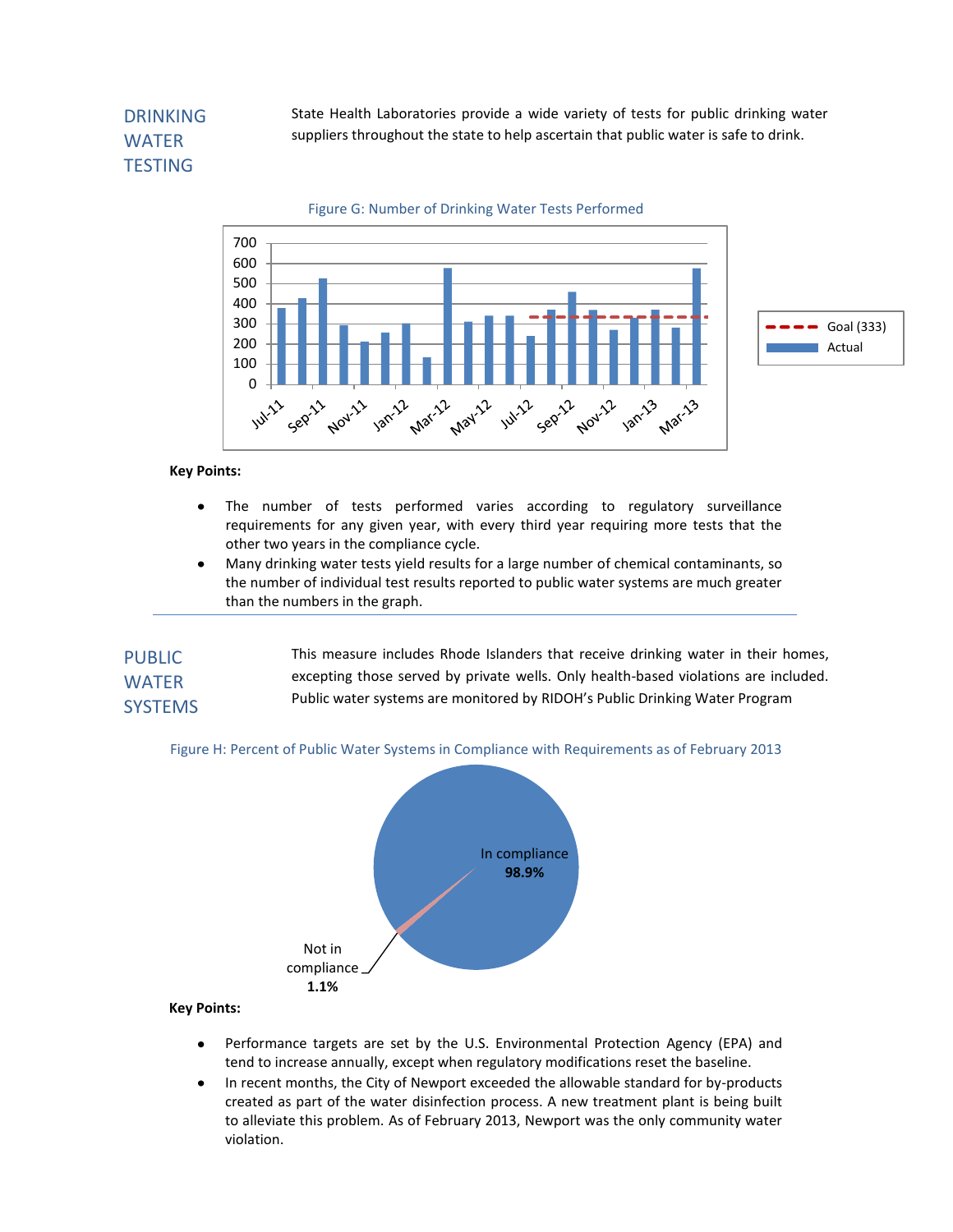## **HIV SCREENINGS**

This measure helps RIDOH track the number of HIV screenings among at-risk populations, such as patients of Community Health Centers and inmates at the Rhode Island Adult Correctional Institute.

Figure I: Number of HIV Tests Performed at the State Health Laboratories



**Key Points:**

Frequent testing for Human Immunodeficiency Virus (HIV) is an important component  $\bullet$ of RIDOH's efforts to reduce the number of new HIV infections in the state (see measure below).

# NEW HIV CASES

The HIV/AIDS program works to identify new HIV cases and follow up existing cases currently in care. The HIV prevention program promotes healthy behaviors, testing and promoting care for positive HIV patients to reduce transmission thereby reducing new incidence of HIV cases.





- Rhode Island reported 97 new cases of HIV in 2011 and 77 (provisional) in 2012 an  $\bullet$ estimated 20.6 percent reduction in the number of new cases. RIDOH set targets of 60 new cases in 2013 and 40 in 2014.
- Note: Following protocol established by the Centers for Disease Control and Prevention  $\bullet$ (CDC), when the monthly number of new cases is fewer than five, it is reported as five to protect patient confidentiality. (In such cases, bars for monthly data are shaded.)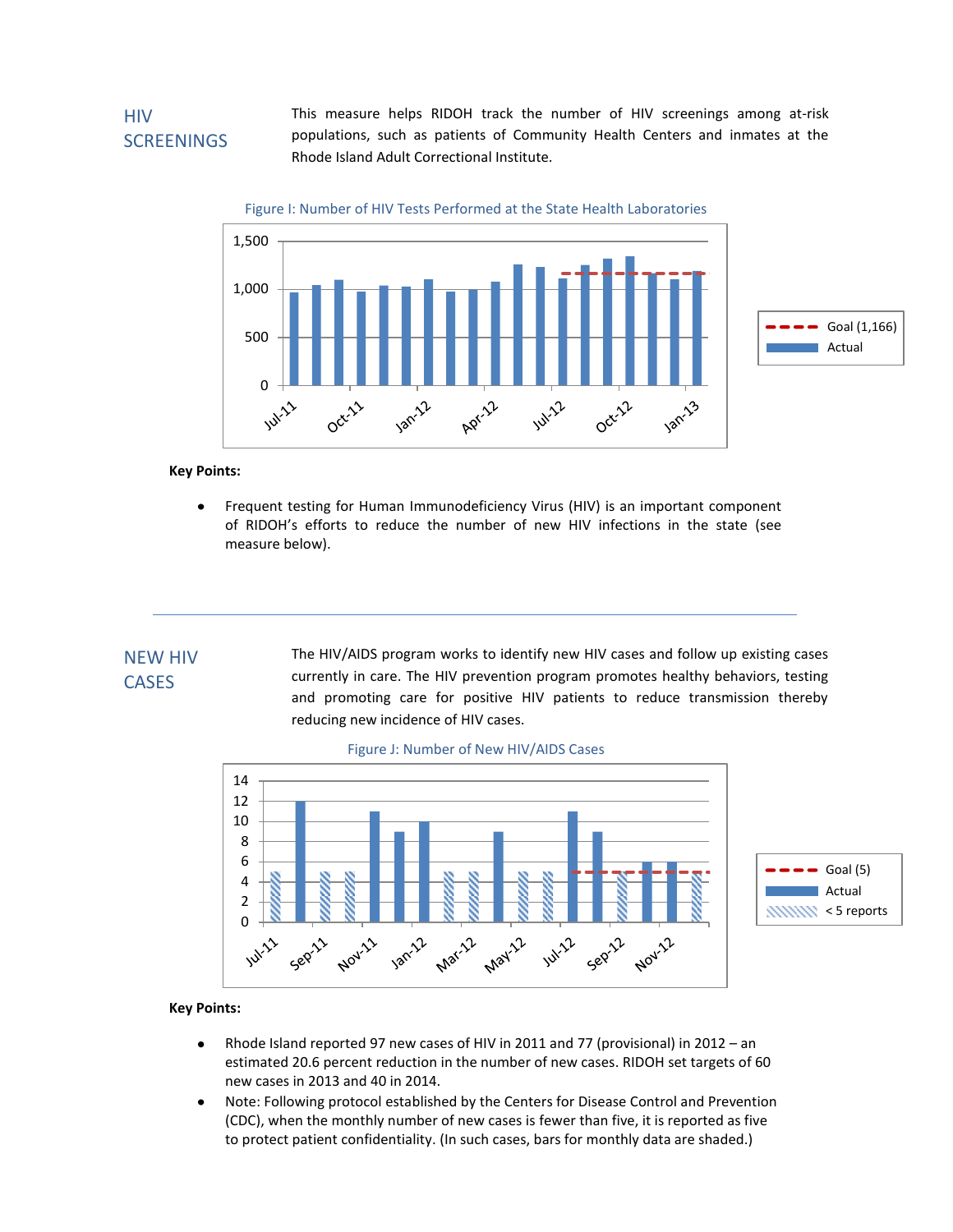# **NFW TUBERCULOSIS CASES**

 years. New cases of tuberculosis have a significant impact on public health The case rate for tuberculosis (TB) has remained fairly steady over the last several resources.

Figure K: Number of Newly Diagnosed Cases of TB per 100,000 Individuals



**Key Points:**

- When an individual contracts TB, he/she receives daily home visits for observation. On  $\bullet$ average, this care is needed for nine months to ensure adherence to therapy and cure.
- Each case of TB requires active community monitoring and follow-up testing and  $\bullet$ treatment for those that may become infected.

### RABIES EXPOSURE

Rabies is a fatal disease. RIDOH has a comprehensive case management program to prevent human rabies.





- If someone is exposed to a potentially rabid animal, RIDOH conducts a risk assessment  $\bullet$ and, when appropriate, offers post-exposure prophylaxis vaccine, which will protect an individual from developing rabies. The goal is to promptly offer post-exposure prophylaxis to everyone who needs it in order to prevent as many deaths as possible.
- $\bullet$ In FY 2012, 66.5 percent of individuals exposed were referred to vaccine within five days. In the first nine months of FY 2013, 79.9 percent were referred within five days.